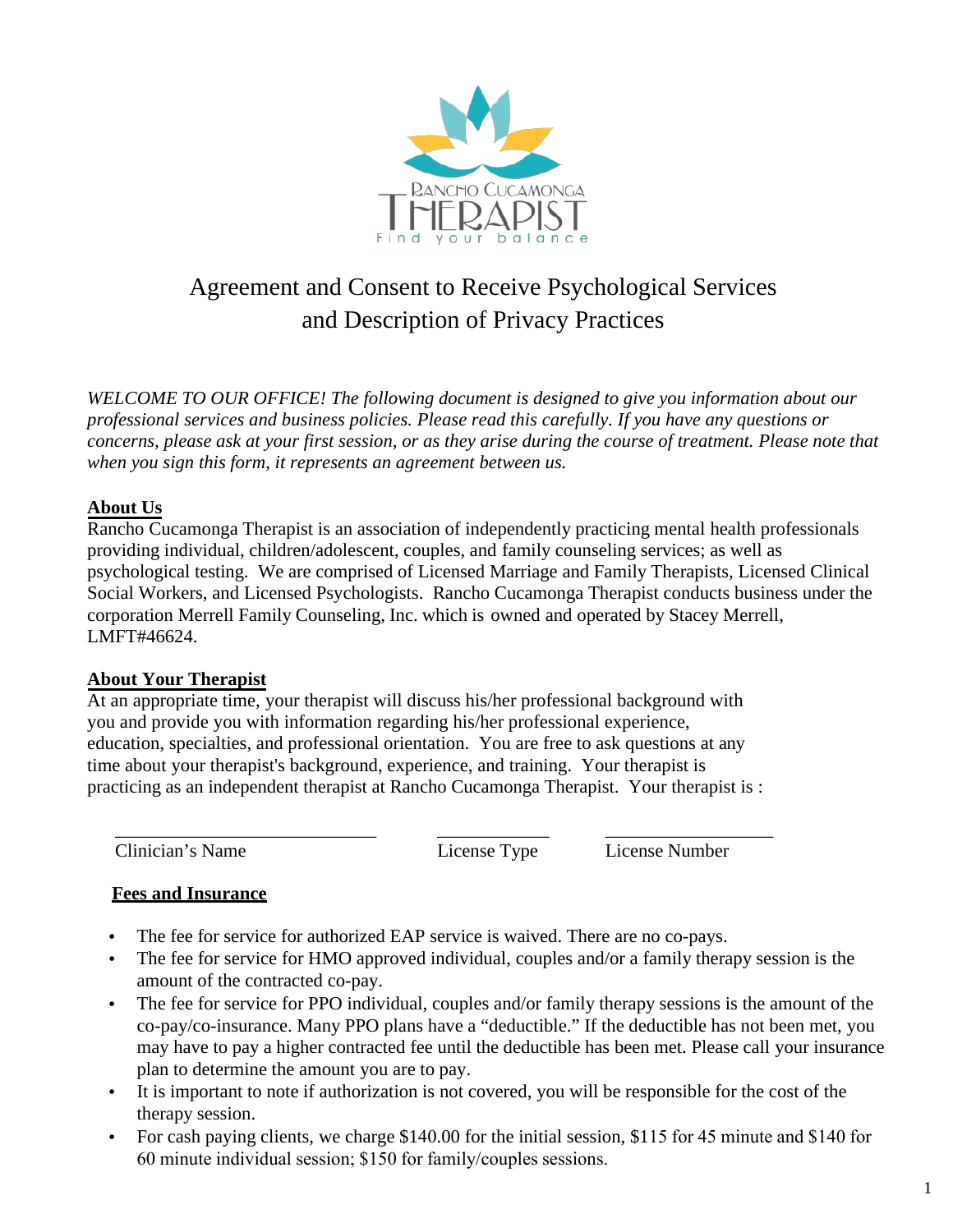Please inform your therapist if you wish to utilize health insurance to pay for services. If your therapist/ provider is a contracted provider for your insurance company, your therapist/provider will discuss the procedures for billing your insurance. The amount of reimbursement and the amount of any co-payments or deductible depends on the requirements of your specific insurance plan. You should be aware that insurance plans generally limit coverage to certain diagnosable mental conditions. You should also be aware that you are responsible for verifying and understanding the limits of your insurance coverage. Although your therapist/provider is happy to assist your efforts to seek insurance reimbursement, we are unable to guarantee whether your insurance will provide payment for the services provided to you. It is your responsibility to notify your therapist if your insurance changes, coverage is terminated, or you become ineligible.

Please discuss any questions or concerns that you may have about this with your therapist. Fees are payable at the time that services are rendered.

In cases where additional paperwork such as treatment reports for managed care or phone calls for similar purposes or contact with you about appointment scheduling, there will generally be no charge for these services. *However, phone calls, text messages and emails that are clinical in nature and require time and/ or response will be charged in quarter hour increments at the hourly rate.* Please note that these types of treatment are generally not covered by insurance companies.

Furthermore, although we will bill insurance companies for services rendered at your request, the ultimate responsibility for payment rests with you should the insurance company deny payment for any reason.

#### **Beginning of Treatment**

Your first few sessions will involve an evaluation of your needs. During this assessment period, please evaluate your comfort level with your therapist and address any questions you have about the process with your therapist.

#### **Risks and Benefits of Therapy**

Psychotherapy is a process in which the therapist and patient discuss a variety of issues, events, experiences and memories so that the patient can experience his/her life more fully. It provides an opportunity to better and more deeply understand oneself, as well as any problems or difficulties you may be experiencing. Psychotherapy is a joint effort between therapist and client. Progress and success may vary depending upon the particular problems or issues being addressed, as well as many other factors.

Participating in therapy may result in a number of benefits to you, including but not limited to, reduced stress and anxiety, a decrease in negative thoughts and self-sabotaging behaviors, improved capacity for intimacy, and increased self-confidence.

Participating in therapy may also involve some discomfort, including remembering and discussing unpleasant events, feelings and experiences. The process may evoke strong feelings of sadness, anger, fear, etc. There may be times in which the therapist will challenge the patient's perceptions and assumptions, and offer different perspectives. The issues presented by you may result in unintended outcomes, including changes in personal relationships. You should be aware that any decision on the status of your personal relationships is your responsibility. There are no guarantees about what you will experience, or how fast you will feel improved.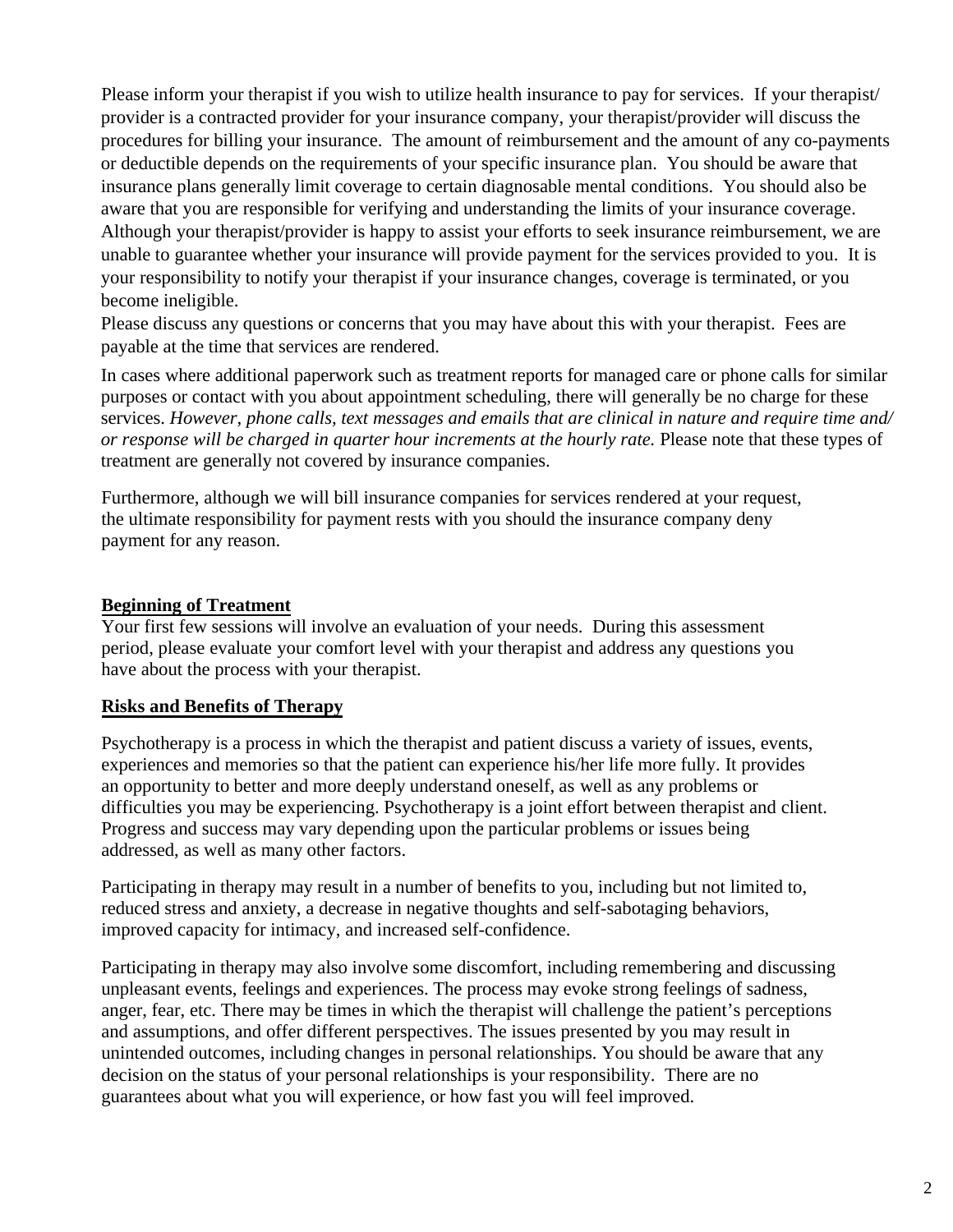# **Confidentiality and Patient Privilege**

With the exception of certain specific exceptions described below, you have the absolute right to the confidentiality of your therapy. We cannot and will not tell anyone else what you have told your therapist or even that you are in therapy without your prior written permission. We will always act so as to protect your privacy even if you do release in writing to share information about you. You may direct your therapist to share information with whomever you chose, and you can change your mind and revoke that permission at any time. You may request anyone you wish to attend a therapy session with you.

You are also protected under the provisions of the Federal Health Insurance Portability and Accountability Act (HIPAA). This law insures the confidentiality of all electronic transmission of information about you. Whenever we transmit information about you electronically (for example, sending bills or faxing information), it will be done with special safeguards to insure confidentiality.

If you elect to communicate with by email at some point your work treatment, please be aware that email is not completely confidential. All emails are retained in the logs of internet service providers. While under normal circumstances no one looks at these logs, they are, in theory, available to be read by the system administrator(s) of the internet service provider. Any email received from you, and any responses that sent to you, may be kept in your treatment record.

There are exceptions to confidentiality which are guided by ethical principles and/or mandated by law:

- If your treatment will be paid by an insurance or a managed care company, they require treatment reports to justify the ongoing need for therapy. This arrangement results in some loss of privacy. Your request to bill for services rendered in this manner and your signed intake form constitute your agreement to release this information. Anytime you wish to see these treatment reports, we will be glad to review them with you as part of your session. However, we will send them without your review unless you specifically ask ahead of time;
- If you are, or become, a danger to yourself (suicidal);
- If you are, or become, a danger to others (homicidal);
- If you are, or become, gravely disabled;
- Reasonable suspicion of child abuse, elder abuse, or dependent adult abuse must be reported to authorities by state law;
- Noncustodial parents, in most cases, have access to information regarding treatment of their children;
- It is legal for me to disclose your name, dates of sessions, and the amount due to a collection agency, or small claims court as necessary to collect an account that goes unpaid.

# **Confidentiality in Family and Couples Therapy**

When more than one person is participating in counseling, the right to confidentiality can become complicated if one person wishes to share information that they want kept confidential from another. Our general policy is to encourage the sharing of all information directly with the spouse or family member soon after talking with the therapist on an individual basis. Given the often destructive nature of secrets in family systems, open communication will be encouraged.

If you participate in marital or family therapy, we will not disclose confidential information about your treatment unless all person(s) who participated in the treatment with you provide their written authorization to release.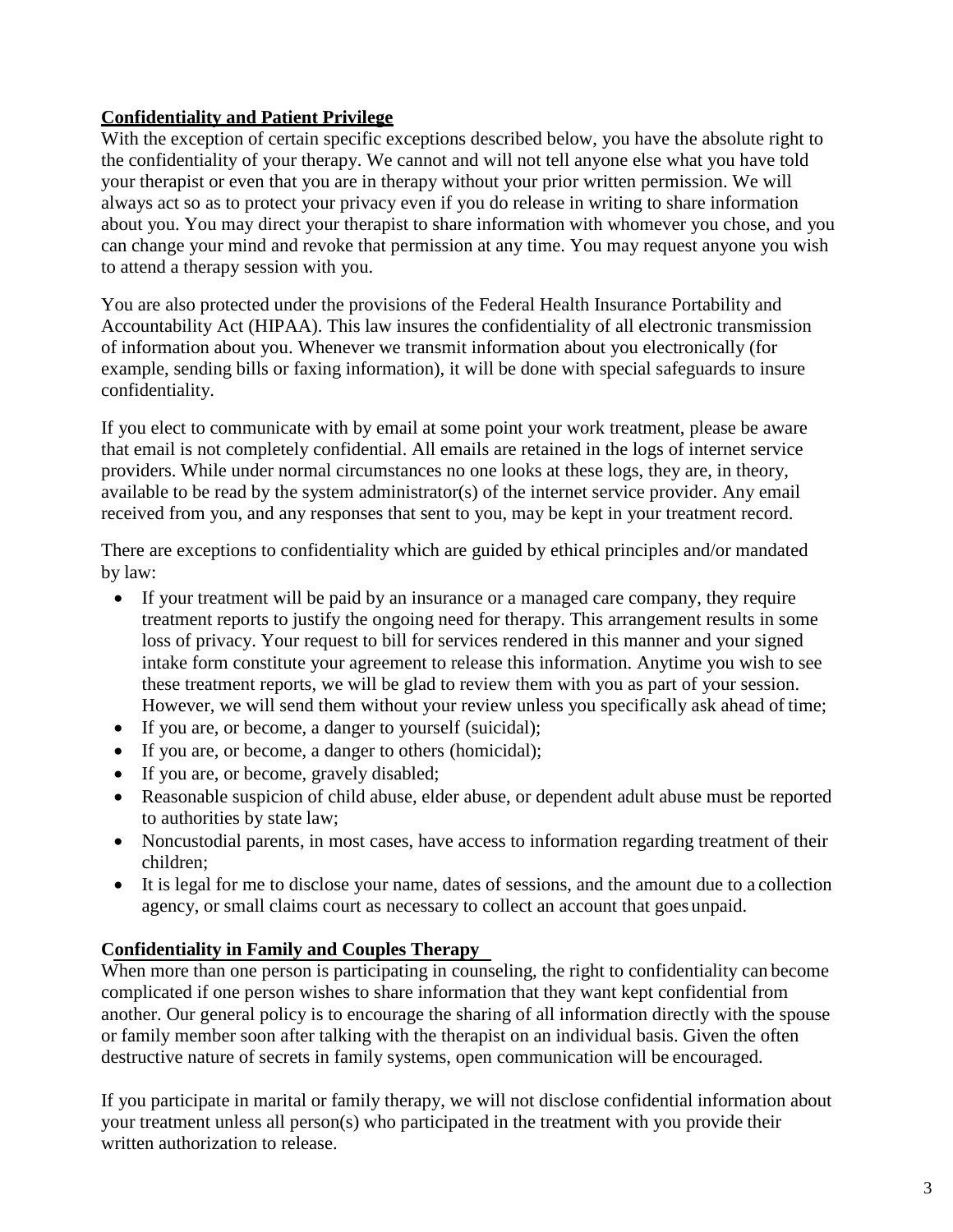# **Minors and Confidentiality**

Communications between therapists and patients who are minors (under the age of 18) are confidential. However, parents and other guardians who provide authorization for their child's treatment are often involved in their treatment. Consequently, in the exercise of our professional judgment, we may discuss the treatment progress of a minor patient with the parent or caretaker. Patients who are minors and their parents are urged to discuss any questions or concerns that they have on this topic with their therapist.

#### **Psychotherapist-Patient Privilege**

The information disclosed by you, as well as any records created, is subject to the psychotherapist-patient privilege. The psychotherapist-patient privilege results from the special relationship between the therapist and patient in the eyes of the law. It is akin to the attorneyclient privilege. Typically, the patient is the holder of privilege. If we receive a subpoena for records, disposition testimony, or testimony in a court of law, we will assert the psychotherapistpatient privilege on your behalf until instructed, in writing, to do so otherwise by you or your representative. You should be aware that you might be waiving the psychotherapist-patient privilege if you make your mental or emotional state an issue in a legal proceeding. You should address any concerns you might have regarding the psychotherapist-privilege with your attorney.

There are exceptions to privilege, which includes, but is not limited to: if 1) a patient is a danger to self or others, 2) a judge issues a court order, 3) a patient introduces their mental condition into testimony, 4) someone is under 16 and a victim of a crime, 5) the court is using therapy to establish sanity or competence to stand trial, 6) a patient has treated information as though it is not confidential, 7) information pertaining to the Patriot Act, 8) information listed on a health insurance claim form or a child abuse report, 9) a patient files a complaint or lawsuit against me.

#### **Professional Consultation**

We may participate in clinical, ethical, and legal consultation with appropriate professionals. During such consultations, we will not reveal any personally identifying information about you. For professional consultations with people with whom you have asked or allowed us to speak with (physicians, therapist, school teachers, etc.), we charge in quarter-hour segments. We also charge for time writing letters/reports about your case or reading extensive reports. We will notify you about these charges before beginning these activities. These are charges that insurance companies usually do not cover.

#### **Records and Record Keeping**

Two different types of records will be kept regarding your sessions. These records constitute our clinical and business records, which by law, we are required to maintain, and are the sole property of the therapist. The first is a standard financial accounts receivable record listing the date, type of service, record of payment, and outstanding balance. This record is available for disclosure to our attorney or collection agency if the bill is not paid. The second type is a brief note describing the content of your session. These records are maintained in a secure confidential manner during treatment and for a period of 7 years following the termination of treatment. For minors, records are maintained for 7 years after they turn 18. After 7 years, they will be destroyed in a confidential manner and cannot be accessed.

You are legally entitled to review or receive copies of all records, and such request must be made in writing. However, according to California's Health and Safety Code, we may provide a summary in lieu of actual records. Under certain circumstances, your clinical records can be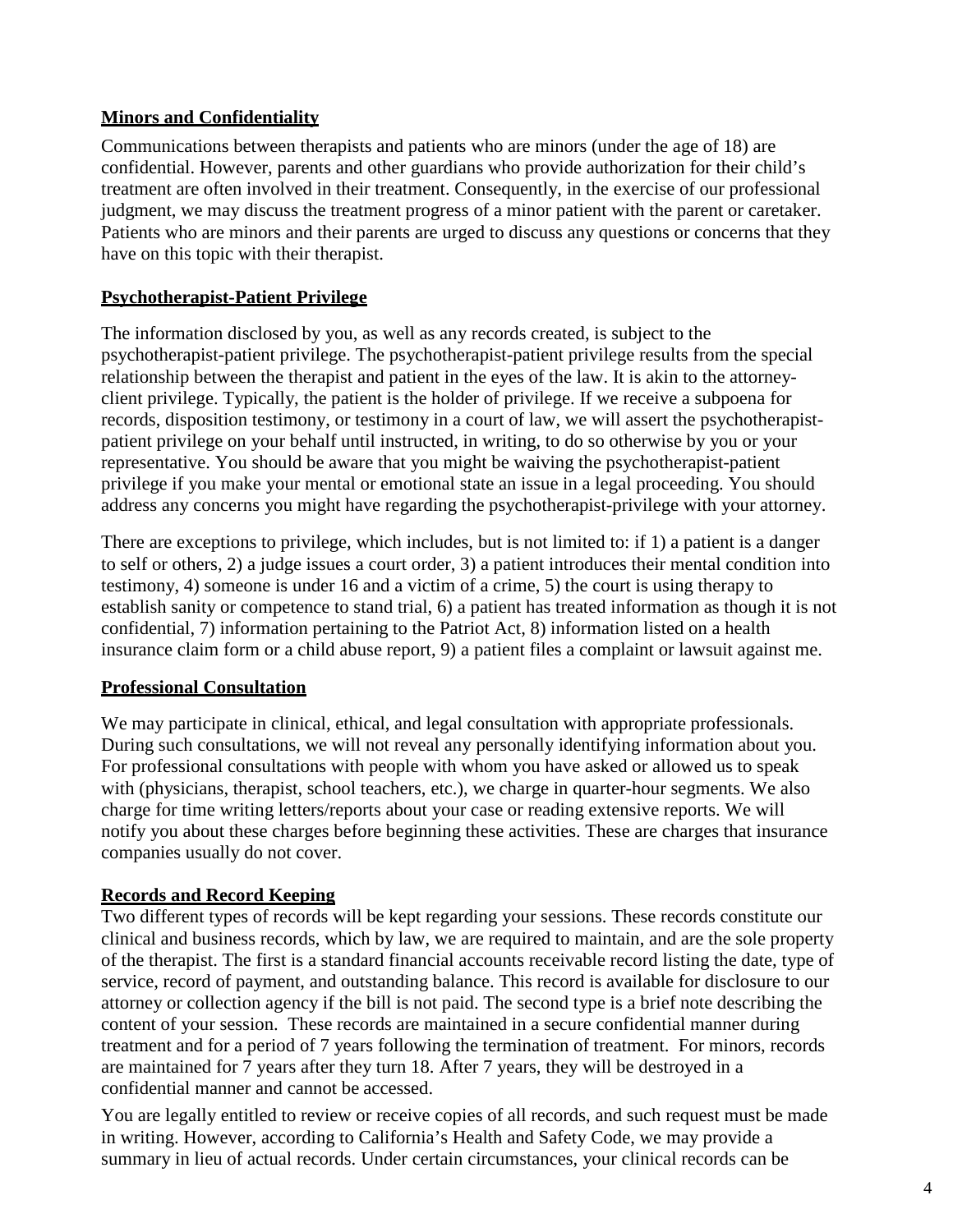withheld if there is a substantial risk of significant adverse or detrimental consequences to you in reviewing a copy of these records. However, these records can be forwarded to another treating health care provider.

#### **Patient Litigation**

We will not voluntarily participate in any litigation, or custody dispute in which you and any other individual are parties. Our policy is not to communicate with any attorney and we generally will not write or sign letters, reports, declarations, or affidavits to be used in a legal matter. We generally will not provide records or testimony unless compelled to do so. If we are subpoenaed, or ordered by a court of law to appear as a witness in action involving you, you agree to provide reimbursement for the time spent for preparation, travel or other time that we have made available. Please be aware that this is extremely demanding on a therapist's schedule and often results in an inability to see many other clients. Consequently, we charge \$200 per hour, minimum 4 hour blocks (\$800), for this time. This fee is charged for any part of a 4-hour block (i.e., 5 hours equals two blocks resulting in \$1600 charge) and whether or not the therapist ever testifies.

## **Missed Session and Cancellation Policy**

Your appointment time has been reserved for you specifically at your request. In order to cancel a session, we need at least a full 24 hours notice, otherwise you will be charged the full fee agreed upon for your therapy. Of course, there are exceptions that may be discussed at your next session such as sudden illness or personal/family emergencies. **Please understand that your insurance company will not pay for missed or canceled sessions.**

If you are late your session will still have to end on time for the courtesy of the next client and the fee remains the same. We prefer not to meet with you if you are very sick, and will be happy to try and help you reschedule. If you fail to show for two consecutive sessions, your therapy may be terminated due to lack of attendance and participation.

#### **Length of Session and Services**

The therapeutic hour begins at the time we arrange and will last approximately 45-50 minutes in length. We take pride in beginning on time and ending on time. We encourage you to bring up important issues at or near the beginning of the session so that we may have time to discuss it and find some closure before the end of the session. Longer session beyond the 45-50 minutes are available upon request and if deemed therapeutic.

We are willing to schedule confidential and secure phone or internet sessions if you so desire. We cannot guarantee the confidentiality of emails from your home or work computer. Therefore, we highly discourage communicating via email. Be aware that sessions occurring by these methods may or may not be reimbursable by insurance companies. Phone communication between sessions may be relevant and necessary depending on client need. Any phone, text messaging, and/or internet session will be charged at the hourly rate in 15 minute intervals. There will not be a fee for phone conversations regarding appointment times, etc.

If for some reason you find that you are unable to continue paying for your therapy, you should inform your therapist. We will help you to consider any options that may be available to you at that time.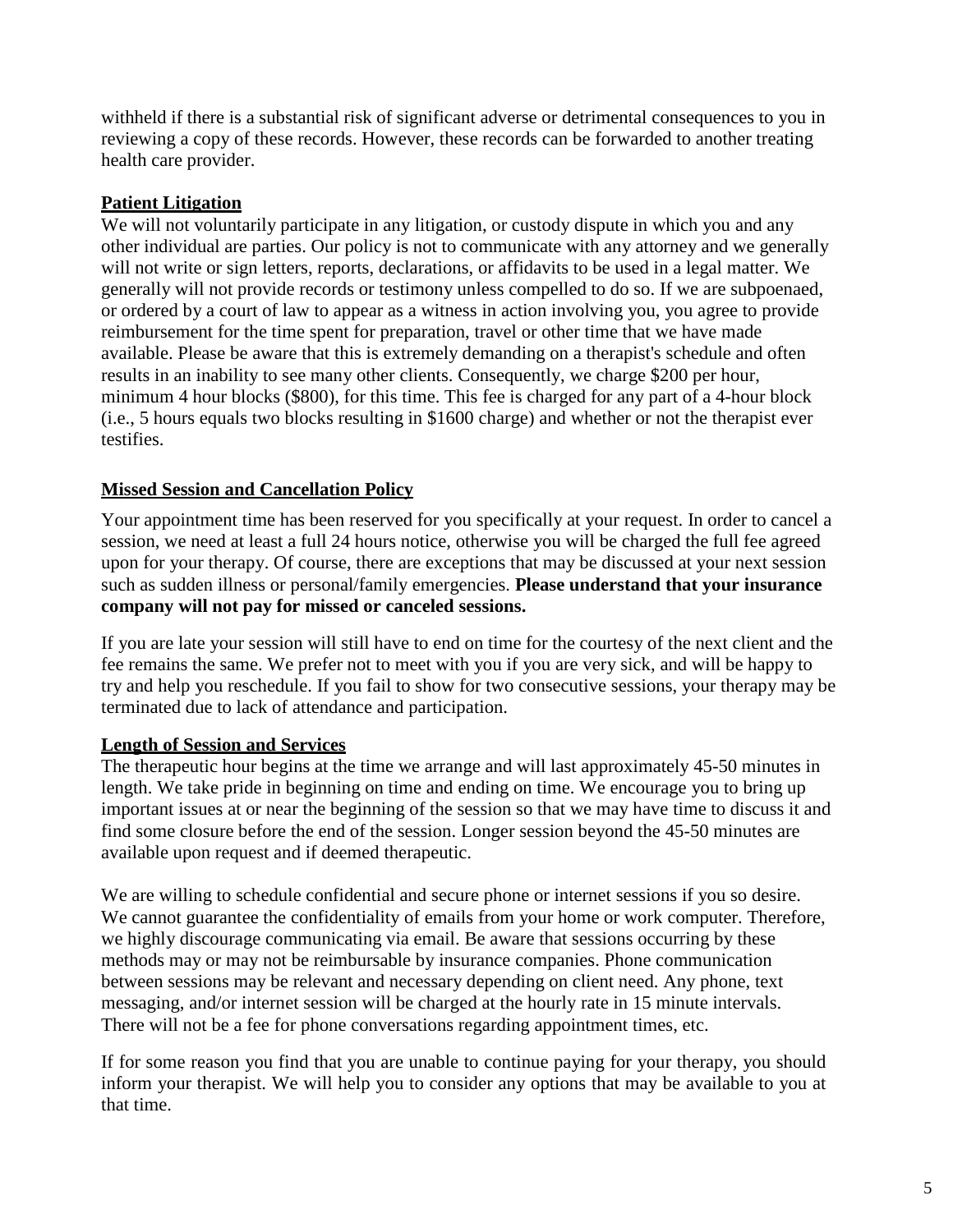## **Therapist Communications**

Your therapist may need to communicate with you by telephone, mail, or other means. Please indicate your preference by checking the choices listed below. Please be sure to inform your therapist if you do not wish to be contacted at a particular time or place, or by a particular means.

| My therapist may call me at home. My home phone number is $($ )                   |
|-----------------------------------------------------------------------------------|
| My therapist may call me on my cell phone. My cell phone number is $( )$ ________ |
| $\mu$ therapist may send me text messages for appointment reminders at $(\_\_)$   |
| My therapist may call me at work. My work phone number is $($ ) ______            |

# **Therapist Availability/Emergencies**

We have a confidential voicemail system available 24 hours per day, 7 days a week. We take all calls seriously and are committed to returning them within one business day. We are not a 24 hour crisis service. **In the event of a medical emergency or an emergency involving a threat to your safety or the safety of others, please call 911 to request emergency assistance, or go to the nearest hospital.**

During your therapist's vacations and some holidays, we will have a licensed clinician colleague cover calls. We will usually be able to notify you of this situation beforehand and tell you who is covering as well.

#### **Termination of Therapy**

The length of your treatment and the timing of the eventual termination of your treatment depend on the specifics of your treatment plan and the progress you achieve. It is a good idea to plan for your termination, in collaboration with your therapist. We will discuss a plan for termination with you as you approach the completion of your treatment goals.

Therapy may be terminated by the therapist for reasons including, but not limited to; untimely payment of fees, failure to comply with treatment recommendations, conflicts of interest, failure to participate in therapy, patient's needs are outside the scope of the therapist's competence or practice, or the patient is not making adequate progress in therapy. You have the right to terminate therapy at your discretion. Upon either party's decision to terminate therapy, it is generally recommended that you participate in a termination session which is intended to facilitate a positive termination experience and give both parties an opportunity to reflect on the work that has been done. I will also attempt to ensure a smooth transition to another therapist by offering referrals when appropriate.

# **PRIVACY PRACTICES (HIPAA)**

The following paragraphs outline how the Federal Health Insurance Portability and Accountability Act of 1996 (HIPAA) affects how records here are kept and managed. The services you are receiving here concern your psychological status, a most private and intimate component of your life. Therefore, protecting your privacy is of utmost importance. The ensuing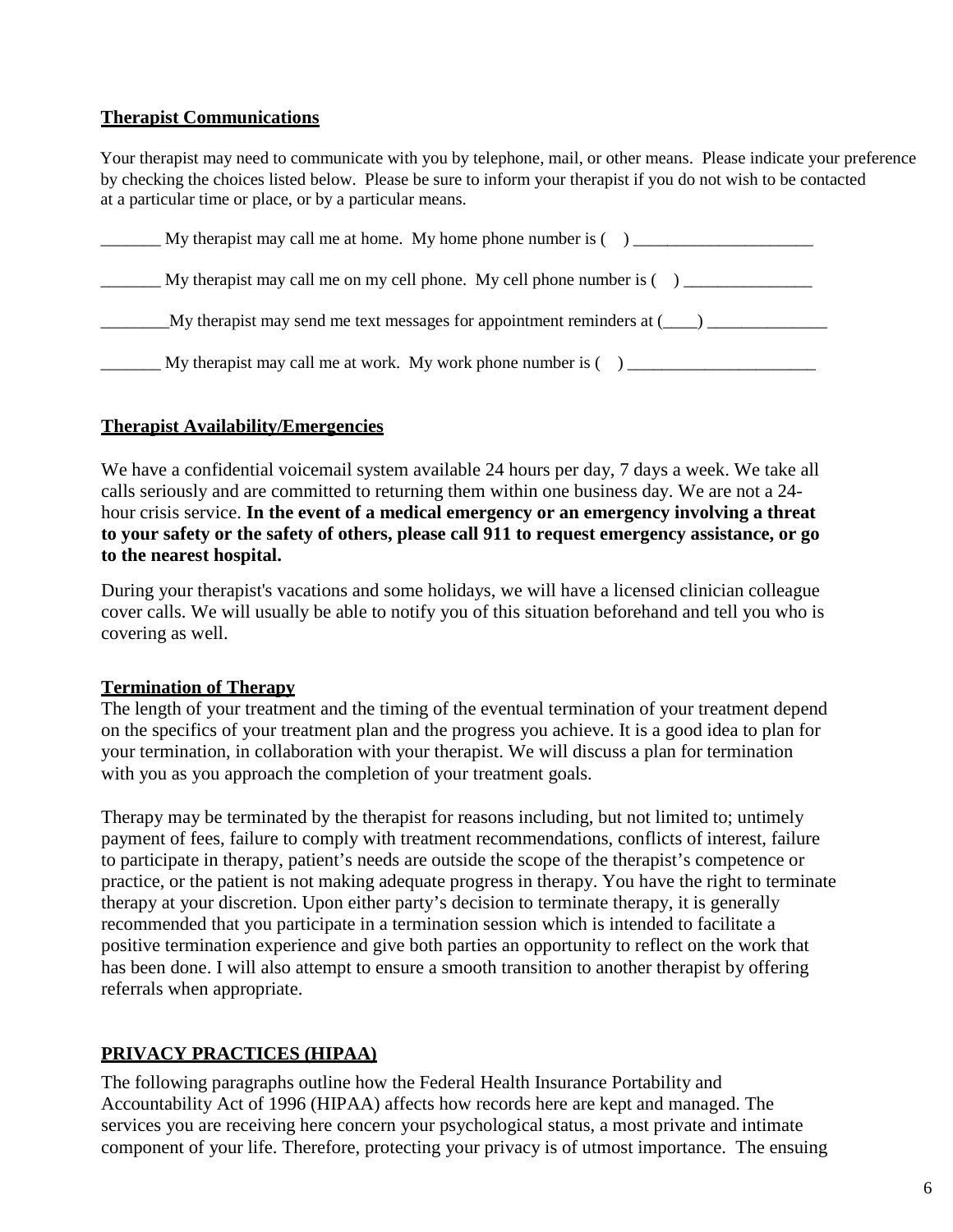paragraphs explain how, when and why we may use and/or disclose your records, which are known under the HIPAA legislation as "Protected Health Information" (PHI). Your PHI consists of individually identifiable information about your past, present, or future health or condition and the provision of and payment for health care to you. We may also receive your PHI from other sources, i.e. other health care providers, attorneys, etc. You and your PHI receive certain protections under the law. Except in specified circumstances, we will not release your PHI to anyone. When disclosure is necessary under the law, we will only use and/or disclose the minimum amount of your PHI necessary to accomplish the purpose of the use and/or disclosure.

If you are receiving any type of psychotherapy service, your PHI is typically limited to basic billing information placed in a file in one of our offices and also on a computerized software program. Clinical notes taken after sessions are known as Psychotherapy Notes and are not part of your PHI. Except in unusual, emergency situations, such as child abuse, homicidal or suicidal intention, your PHI will only be released with your specific Authorization.

In accordance with the HIPAA act and its Privacy Rule (Rule), your PHI may be used and disclosed for a variety of reasons. Again, however, every effort is made to prevent its dissemination. For most other uses and/or disclosures of your PHI, you will be asked to grant your permission via a signed Authorization, which is a separate form. However, the Rule allows for certain specified uses and/or disclosures of your PHI. These consist of the following:

- Uses and/or disclosures related to your treatment (T)
- Payment for services you receive (P)
- Health care operations (O):

For treatment (T): We might conceivably use and/or disclose your PHI to psychologists, psychiatrists, physicians, nurses, and other health care personnel involved in providing health care services to you – but only with your specific Authorization. The only conceivable reason that a specific Authorization might not be obtained would be in the case of a medical emergency.

For payment (P): We may use and/or disclose your PHI for billing and collection activities without your specific Authorization.

For health care operations (O): We may use and/or disclose your PHI in the course of operating the various business functions of my office. For example, we may use and/or disclose your PHI for our secretary to do third party or insurance billing without your Authorization.

○ Uses and/or disclosures requiring your Authorization: Generally, our use and/or disclosure of your PHI for any purpose that falls outside of the definitions of treatment, payment and health care operations identified above will require your signed Authorization. If you grant your permission for such use and/or disclosure of your PHI, you retain the right to revoke your Authorization at any time except to the extent that a disclosure might already have been made.

Use and/or disclosures not requiring your Authorization: The Rule provides that we may use and/or disclose your PHI without your Authorization in the following circumstances:

When required by law: We may use and/or disclose your PHI when existing law requires that we report information including each of the following areas:

Reporting abuse, neglect or domestic violence: we may use and/or disclose your PHI in cases of suspected abuse, neglect, or domestic violence including reporting the information to social service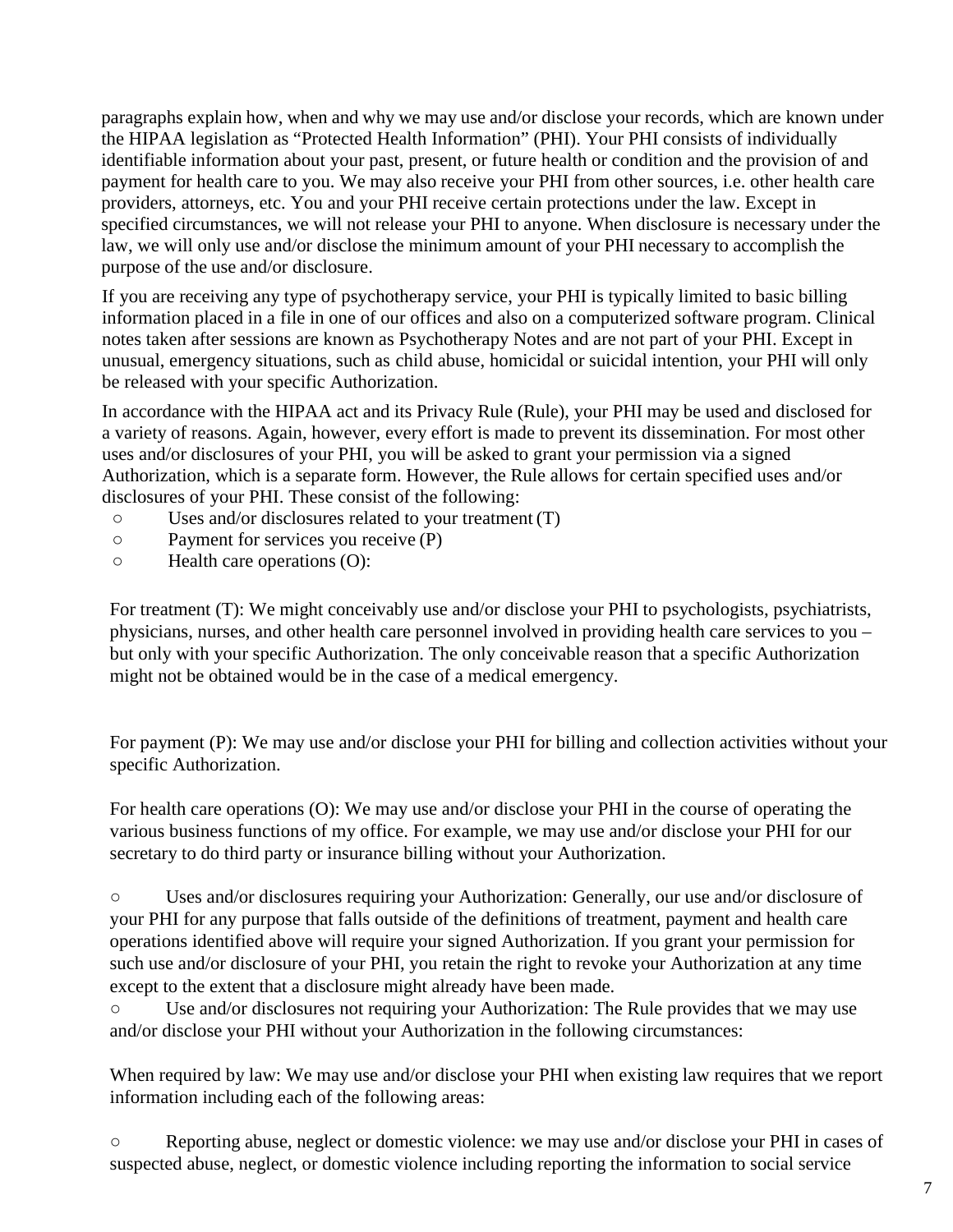agencies.

○ Judicial and administrative proceedings: we may use and/or disclose your PHI in response to an order of a court or administrative tribunal, a warrant, subpoena, discovery request, or other lawful process.

○ To avert a serious threat to health or safety: we may use and/or disclose your PHI in order to avert a serious threat to health or safety. For example, if your therapist believed you were at imminent risk of harming a person or property, or of hurting yourself, we may disclose your PHI to prevent such an act from occurring.

The HIPAA Privacy Rule grants you each of the following individual rights:

○ In general, you have the right to view your PHI that is in our possession or to obtain copies of it. You must request it in writing. You will receive a response from us within 30 days of our receiving your written request. Under certain circumstances, such as if we fear the information may be harmful to you, we may deny your request. If your request is denied, you will be given in writing the reasons for the denial. We will also explain your right to have my denial reviewed. If you ask for copies of your PHI, we will charge you not more than \$.25 per page. We may see fit to provide you with a summary or explanation of the PHI, but only if you agree in advance to it, as well as to the cost.

○ You have the right to ask that we limit how we use and disclose your PHI. While we will consider your request, we are not legally bound to agree. If we do agree to your request, we will put those limits in writing and abide by them except in emergency situations. You do not have the right to limit the uses and disclosures that we are legally required or permitted to make.

○ It is your right to ask that your PHI be sent to you at an alternate address or by an alternate method, e.g., email. We are obliged to agree to your request providing that we can give you the PHI in the format you requested without undue inconvenience.

○ You are entitled to a list of disclosures of your PHI that we have made. The list will not include uses or disclosures to which you have already consented, e.g., those for treatment, payment, or health care operations. We will respond to your request for an accounting of disclosures within 60 days of receiving your request. The list will include the date of the disclosure, to whom PHI was disclosed (including their address if known), a description of the information disclosed, and the reason for the disclosure. We will provide the list to you at no cost, unless you make more than one request in the same year, in which case we will charge you a reasonable fee for each additional request.

○ If you believe that there is some error in your PHI or that important information has been omitted, it is your right to request that we correct the existing information or add the missing information. Your request and the reason for the request must be made in writing. You will receive a response within 60 days of our receipt of your request. We may deny your request in writing if we find that the PHI is: (a) correct and complete, (b) forbidden to be disclosed, (c) not part of my records, or (d) written by someone not affiliated with Rancho Cucamonga Therapist. Our denial must be in writing and must state the reasons for the denial. It must also explain your right to file a written statement objecting to the denial. If you do not file a written objection, you still have the right to ask that your request and our denial be attached to any future disclosures of your PHI. If we approve your request, we will make the change(s) to your PHI. Additionally, we will tell you that the changes have been made, and we will advise all others who need to know about the change(s) to your PHI.

o You have the right to get this notice by email. You have the right to request a paper copy of it as well.

If you believe that we may have violated your individual privacy rights, or if you object to a decision we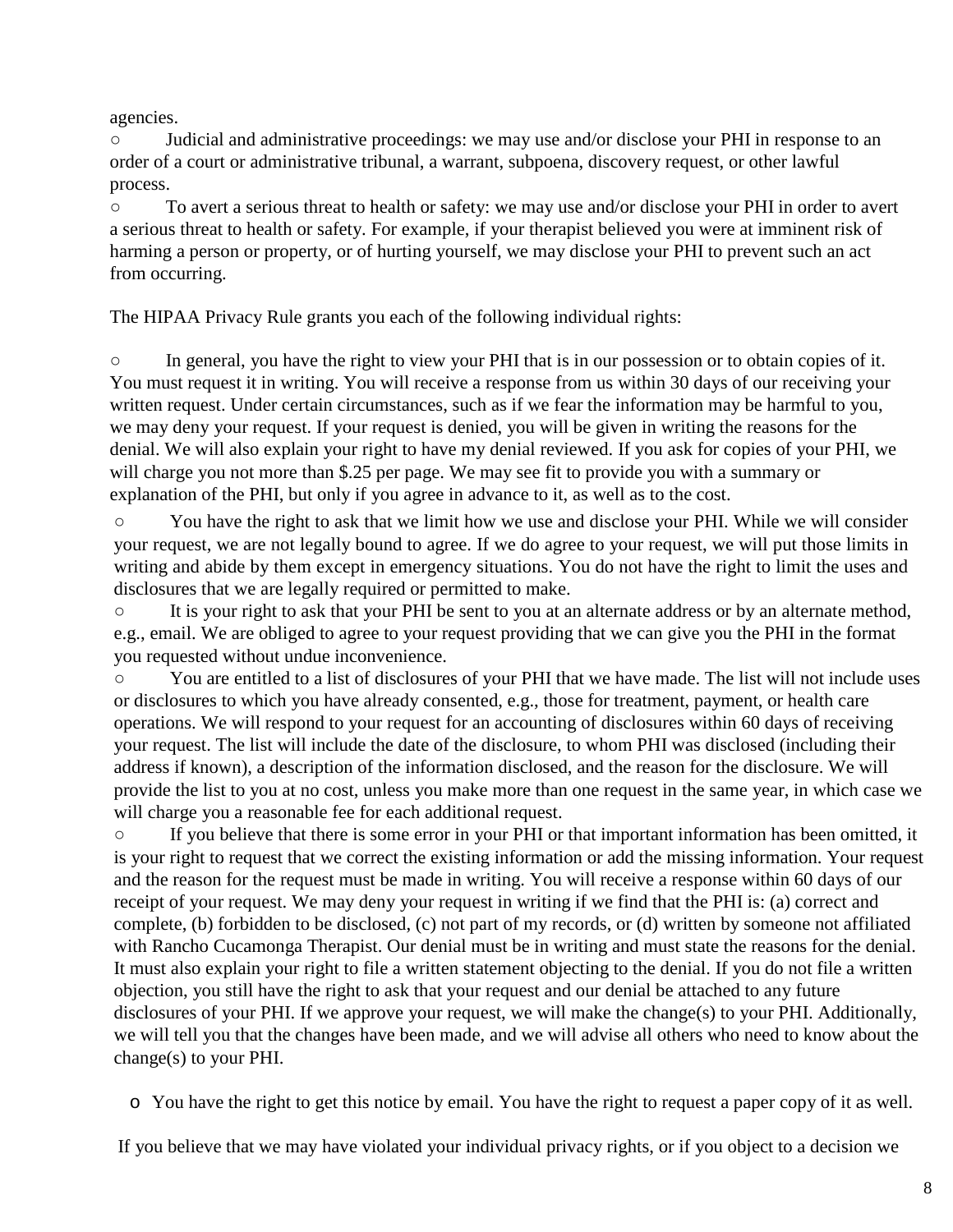made about access to your PHI, you are entitled to file a complaint by submitting a written complaint to us. Your written complaint must describe the acts and/or omissions you believe to be in violation of the Rule or the provisions outlined in this Privacy Practices section. If you prefer, you may file your written complaint with the Secretary of the U.S. Department of Health and Human Services (Secretary) at 200 Independence Avenue S.W., Washington, D.C., 20201. However, any complaint you file must be received by Rancho Cucamonga Therapist, or filed with the Secretary, within 180 days of when you knew, or should have known, that the act or omission occurred. We will take no retaliatory action against you if you make such complaints.